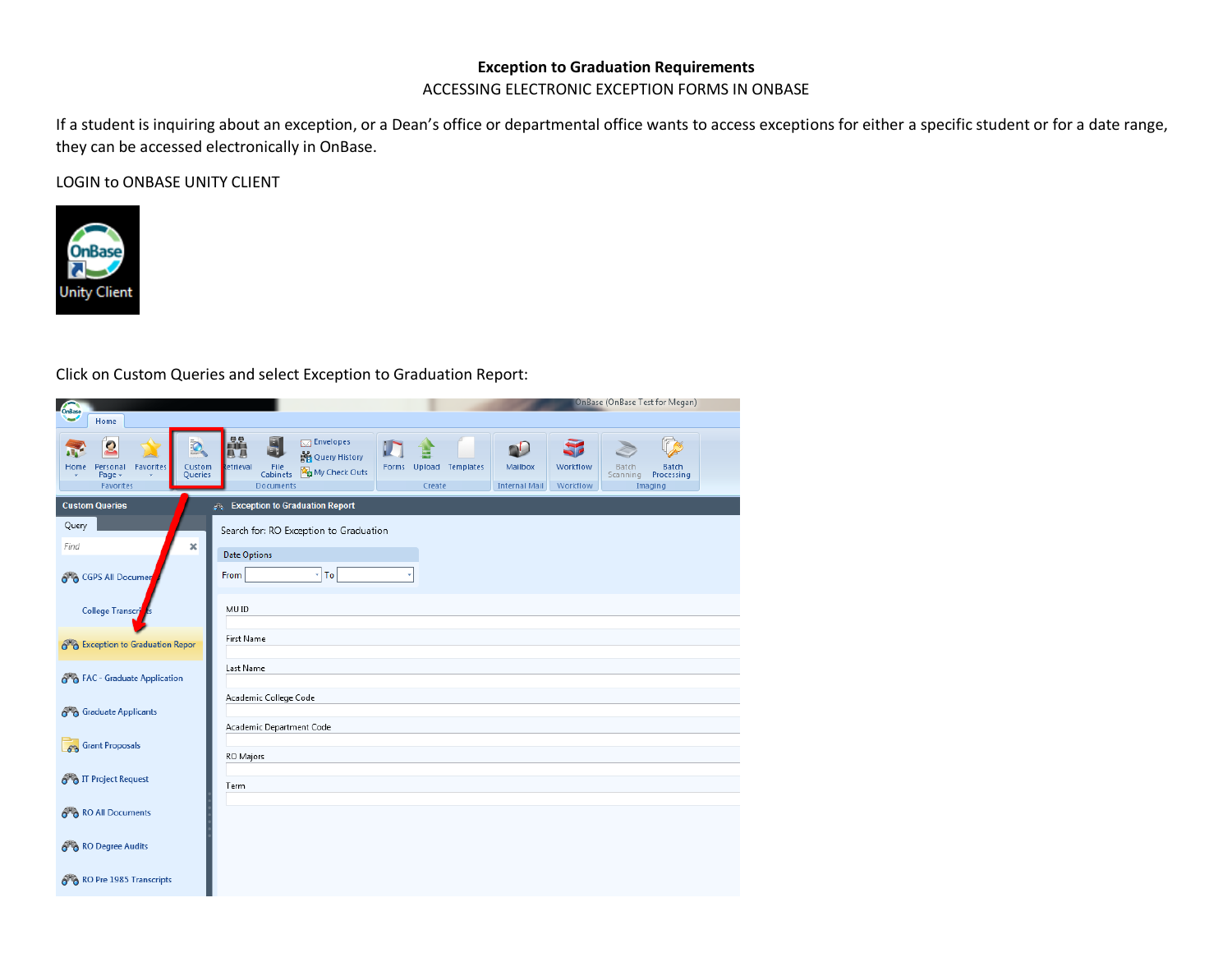You can do a search by a date range if you want to find all exceptions submitted within a certain time frame, or you can search on any or all of the fields listed. Student ID, Name, College, Department, Major or Term:

For example, this search will bring back all Exceptions submitted from December 1 through March 6 for the College of Science and Technology:

| <b>Exception to Graduation Report</b>        |
|----------------------------------------------|
| Search for: RO Exception to Graduation       |
| <b>Date Options</b>                          |
| $\frac{1}{10}$ 03/06/2017<br>From 12/01/2016 |
| MU ID                                        |
| First Name                                   |
| Last Name                                    |
| Academic College Code                        |
| <b>SCTE</b>                                  |
| Academic Department Code                     |
| RO Majors                                    |
| Term                                         |
|                                              |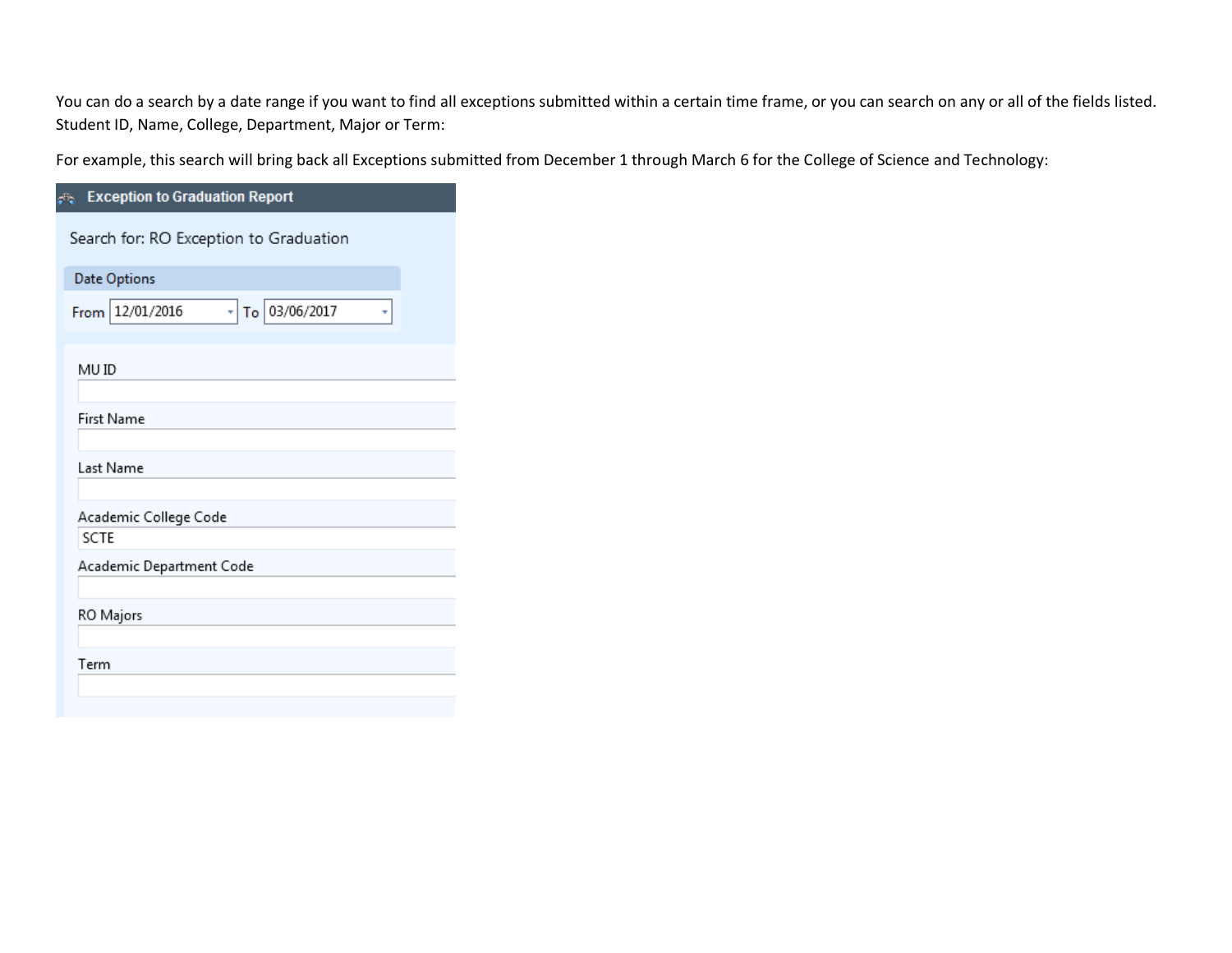The results from a search include the following fields (Document Date, Document Type, Term, MUID, First Name, Last Name, Exception Type, College Code, Department Code Major, Workflow Queue) and can be further sorted or limited by any of these fields:

|                        | Exception to Graduation Report $\overline{\phantom{a}}$ $\overline{\phantom{a}}$ |                            |                            |              |                          |                                   |                                           |                |                                    |                |             |  |
|------------------------|----------------------------------------------------------------------------------|----------------------------|----------------------------|--------------|--------------------------|-----------------------------------|-------------------------------------------|----------------|------------------------------------|----------------|-------------|--|
|                        |                                                                                  |                            |                            |              |                          |                                   |                                           |                |                                    |                |             |  |
| Icon                   | Document Date                                                                    |                            | Document Type              |              | Term                     |                                   | MU ID                                     |                | First Name                         |                | Last Name   |  |
| $\Box$                 | $\Box$                                                                           | $\Box$                     |                            |              | $\blacksquare$           | $\Box$<br>$\overline{\mathbf{v}}$ |                                           | $\Box$         | $\Box$<br>$\overline{\phantom{a}}$ |                |             |  |
|                        | 3/6/2017                                                                         |                            | RO Exception to Graduation |              | SPRING 2017              |                                   | MARK                                      |                | <b>JOHNSON</b>                     |                |             |  |
|                        | 3/6/2017                                                                         | RO Exception to Graduation |                            |              | SPRING 2017              |                                   | <b>RUOPENG</b>                            |                |                                    |                | <b>DONG</b> |  |
|                        | 2/27/2017                                                                        |                            | RO Exception to Graduation |              | SPRING 2017              |                                   |                                           | <b>TIMOTHY</b> |                                    | FAIR           |             |  |
|                        | 2/24/2017                                                                        |                            | RO Exception to Graduation |              | SPRING 2017              |                                   |                                           | COLE           |                                    | <b>LEFEVER</b> |             |  |
|                        |                                                                                  |                            |                            |              |                          |                                   |                                           |                |                                    |                |             |  |
|                        |                                                                                  |                            |                            |              |                          |                                   |                                           |                |                                    |                |             |  |
|                        |                                                                                  |                            |                            |              |                          |                                   |                                           |                |                                    |                |             |  |
|                        |                                                                                  |                            |                            |              |                          |                                   |                                           |                |                                    |                |             |  |
|                        | RO Exception Type                                                                |                            | Academic College Code      |              | Academic Department Code |                                   | RO Majors                                 |                | Workflow Queue                     |                | Note Co     |  |
| $\Box$                 |                                                                                  | $\mathbf{v}$               | $\Box$                     | $\mathbf{v}$ | $\Box$                   | $\overline{\mathbf{v}}$           | $\Box$                                    |                | $\Box$                             | $\mathbf{v}$   | $\Box$      |  |
| MINOR                  |                                                                                  |                            | SCTE                       |              | <b>BIOL</b>              |                                   | BIOLOGY - ENVIRONMENTAL<br>BIOLOGY OPTION |                | Chairperson                        |                | 0           |  |
|                        | MAJOR/REQUIRED RELATED                                                           |                            | <b>SCTE</b>                |              | <b>BIOL</b>              |                                   | BIOLOGY                                   |                | Chairperson                        |                | $\theta$    |  |
| MU ACADEMIC POLICY     |                                                                                  |                            | SCTE                       |              | BIOL                     |                                   | BIOLOGY - BOTANY OPTION                   |                |                                    |                | 0           |  |
| MAJOR/REQUIRED RELATED |                                                                                  |                            | <b>SCTE</b>                |              | <b>BIOL</b>              |                                   | BIOLOGY                                   |                |                                    |                | 0           |  |

The Workflow Queue indicates where the exception is in the process (Advisor, Chairperson (Multidisciplinary Chair), Honors, or Dean) if it has not already been completed.